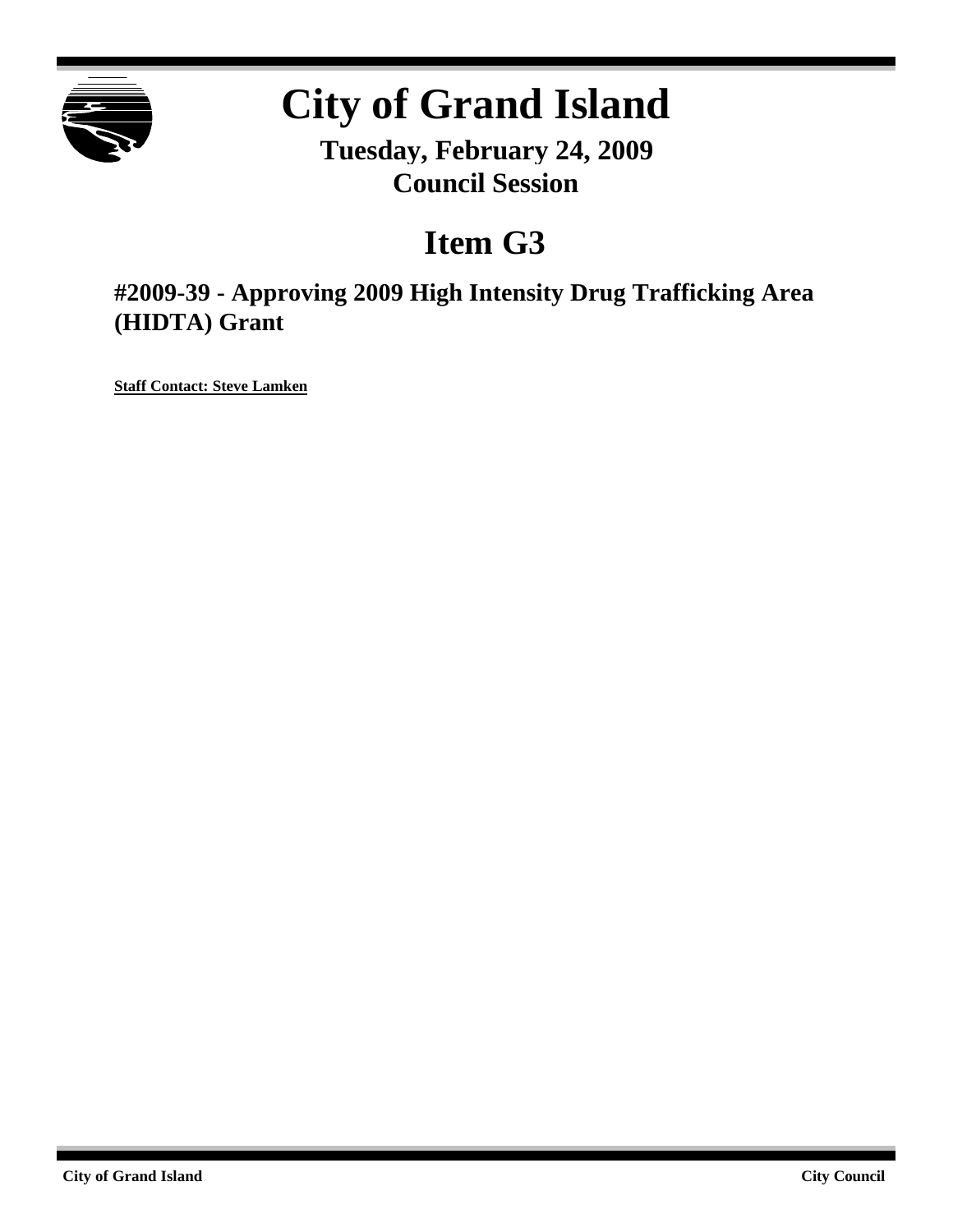## **Council Agenda Memo**

| From:           | Steven Lamken, Police Chief   |
|-----------------|-------------------------------|
| <b>Meeting:</b> | February 24, 2009             |
| Subject:        | Drug Task Force HIDTA Funding |
| Item $\#$ 's:   | $G-3$                         |
| $Presenter(s):$ | Steven Lamken, Police Chief   |

#### **Background**

The Tri City Drug Task Force has been supported with Federal High Intensity Drug Trafficking Areas (HIDTA) funding for several years. The Grand Island Police Department has been awarded HIDTA funds for several years that support the operations of the Task Force. The Police Department has been awarded \$54,892 for the 2009 fiscal year.

#### **Discussion**

The Police Department has been the recipient of Federal HIDTA funding used to support the Tri City Drug Task Force. The funding awards are used to support the Task Force operations. The funds support costs and utilities for the off site offices and investigative operations funds. The funding is provided by the Federal Government and does not require any matching funds from the City. The 2009 fiscal award to the Police Department is \$54,892. Acceptance of the award will provide funding for the continued operation of the Drug Task Force.

#### **Alternatives**

It appears that the Council has the following alternatives concerning the issue at hand. The Council may:

- 1. Move to approve
- 2. Refer the issue to a Committee
- 3. Postpone the issue to future date
- 4. Take no action on the issue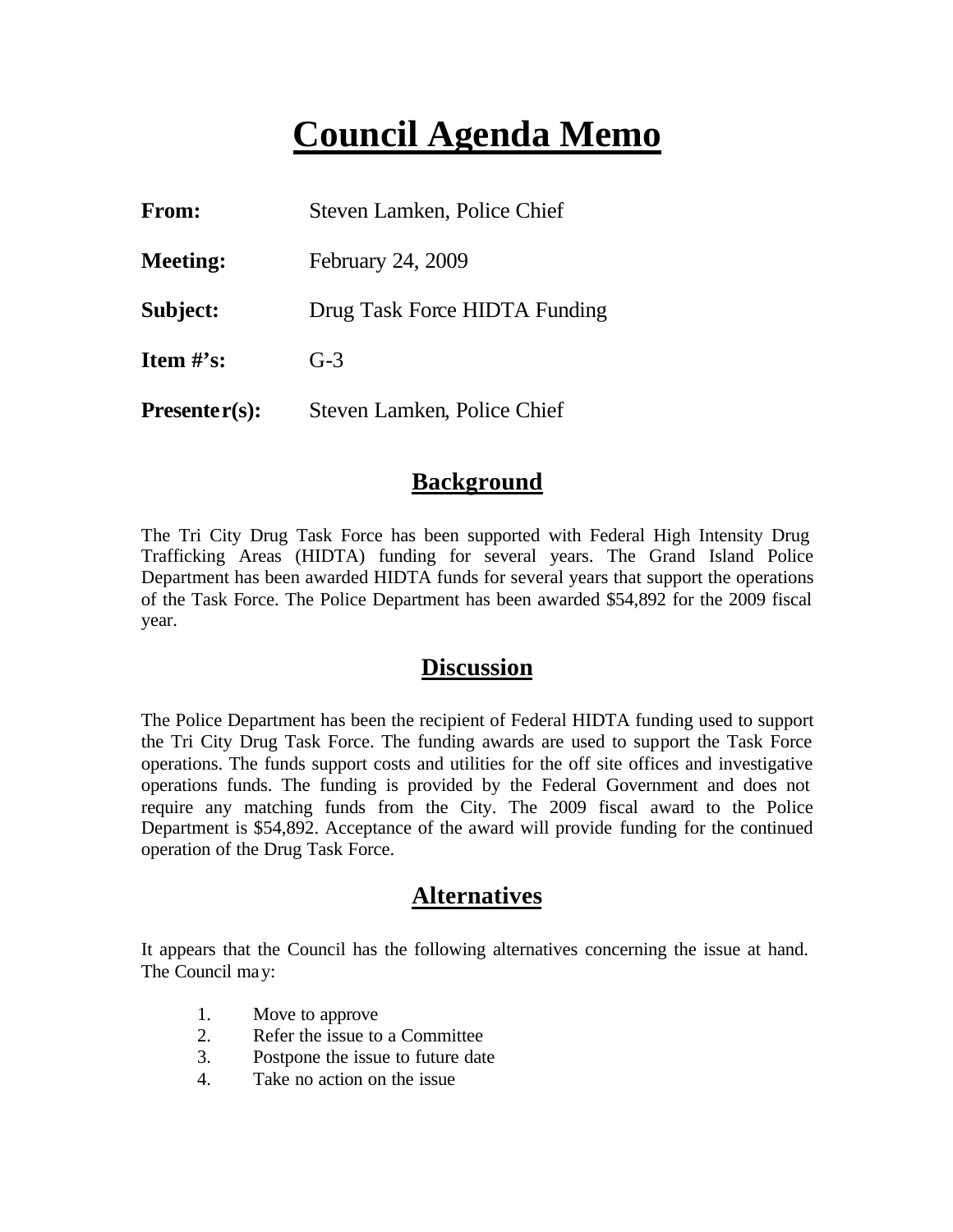### **Recommendation**

City Administration recommends that the Council approve the 2009 HIDTA funding award of \$54,892 and have the Mayor sign the contract agreement.

### **Sample Motion**

Move to approve the 2009 HIDTA funding award of \$54,892 and have the Mayor sign the contract agreement.